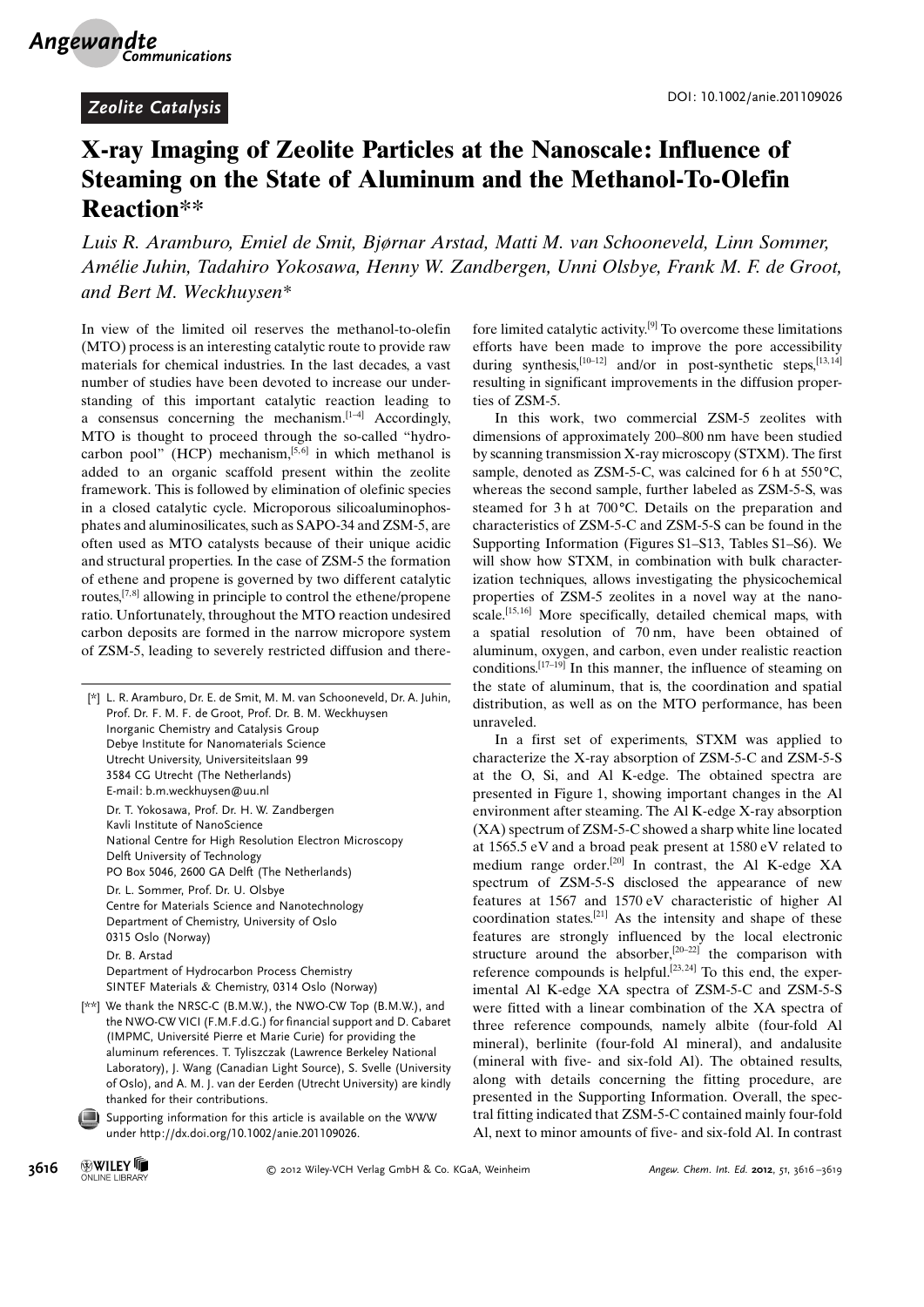

Figure 1. a) Si, b) O, and c) Al K-edge X-ray absorption spectra of ZSM-5-C and d) Al K-edge XA spectrum of ZSM-5-S. The bar graphs represent the percentage estimation of four-fold Al (black) with respect to five- and six-fold Al species (grey) for ZSM-5-C (left) and ZSM-5-S (right), as measured with STXM and NMR spectroscopy.

the relative contributions of each reference compound were significantly altered (Table S6 in the Supporting Information) and a much higher amount of five- and six-fold Al was found in ZSM-5-S. Moreover, the contribution of albite and berlinite changed to a great extent, indicating a variation in the four-fold Al environment. The less well-defined region, located 15–20 eV above the white line in the Al K-edge XA spectrum of ZSM-5-S, supports this conclusion.

To corroborate the STXM results independent  $^{27}$ Al magic angle spinning (MAS) NMR spectroscopy was performed on ZSM-5-C and ZSM-5-S. The results are summarized in Figure S7 in the Supporting Information. The NMR spectrum of ZSM-5-C showed resonances that can be directly attributed to four- and six-fold Al, located in the region of 60–  $50^{[25-27]}$  and 0 ppm,  $[25-27]$  respectively. In contrast, the NMR spectrum of ZSM-5-S showed an increase in the amount of six-fold Al at the expense of four-fold Al. A resonance in the region of 30–35 ppm, attributed to five-fold Al was found for ZSM-5-S.[28]

In addition to these findings, a specially designed in situ micro-electromechanical system (MEMS) nanoreactor was used to study the dynamic transformations of Al during the zeolite activation at high temperatures. This allows imaging zeolitic systems under their working conditions, showing the susceptibility of Al to change its coordination with variations in the water content and/or temperature conditions.[29–31] The differences in the spectral features appearing in the Al Kedge XA spectra obtained at room temperature and at  $450^{\circ}$ C showed that at high temperatures six- and five-fold Al reverted into four-fold Al (Figure S9 in the Supporting Information). Simultaneously, at  $450^{\circ}$ C a pre-edge feature was observed, which can arise because of the presence of three-fold  $Al^{[31,32]}$  and/or electronic transitions induced by vibrational effects.[33]

Besides the coordination of the Al species, its spatial distribution is a matter of importance. Until now, this issue has not been fully understood, as a result of the compromise between spatial resolution and chemical information often faced by most of the microspectroscopic techniques employed. STXM, however, offers an attractive way to elucidate differences in both the coordination and spatial distribution of Al at the nanometer scale. For this purpose, the obtained Al energy stacks, with a spatial resolution of 70 nm, were fitted with the set of reference compounds used for spectral fitting. The results, depicted in Figure 2, showed a homogeneous 2D distribution of four-fold Al with respect to



Figure 2. Aluminum coordination and spatial distribution in ZSM-5-C (a, c, and e) and ZSM-5-S (b, d, and f).The different contributions have been obtained by fitting the energy stacks with the Al K-edge XA spectra of albite (a–b, red), berlinite (c–d, green), and andalusite (e–f, blue). The scale bar represents 500 nm in (a, c, and e) and 1  $\mu$ m in (b, d, and f).

higher Al coordination environments in ZSM-5-C. Analogously, this was the case for ZSM-5-S, though the contribution of higher Al coordination environments was considerably higher than that of four-fold Al. Furthermore, it was found that the contribution of albite and berlinite were equally divided and homogeneously distributed throughout the ZSM-5-S zeolite aggregate (Figure 2 b,d).

With the aim of assessing how the aforementioned variations in the state of aluminum render into the catalytic performance during MTO, both samples were tested under realistic reaction conditions. Further details concerning the catalytic testing can be found in the Supporting Information. The obtained results, displayed in Figure 3, showed an initial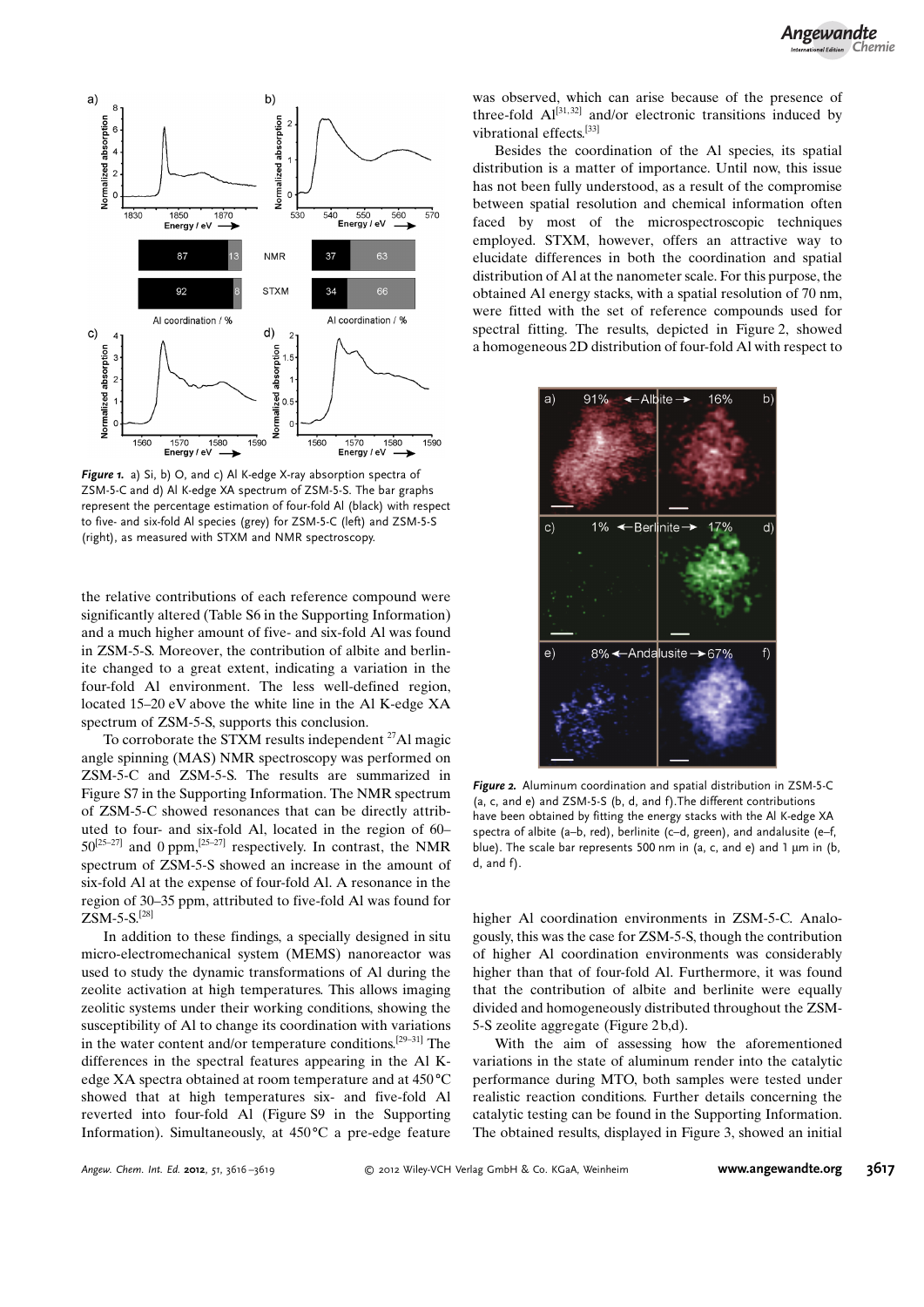

Figure 3. Methanol conversion versus time on stream for ZSM-5-C (black) and ZSM-5-S (red) obtained from the catalytic test performed at  $500^{\circ}$ C.

methanol conversion close to 100% for ZSM-5-C, being active for more than 230 min. Subsequently, the activity was reduced, leading to a fully deactivated catalyst. Unlike ZSM-5-C, the starting conversion of methanol in ZSM-5-S was close to 60% and the activity was reduced by less than 20% within 500 min of the reaction, disclosing a higher resistance towards deactivation. As interestingly were the differences in selectivity between both samples. Figure S8 in the Supporting Information showed that ZSM-5-C mainly led to the formation of  $C6$  + products, whereas the dominant product for ZSM-5-S was propene. This indicates that ZSM-5-C operates through the aromatic-based HCP mechanism, whereas the alkene-based HCP mechanism is dominating in the ZSM-5-S material.

To gain insight into whether the differences shown in activity and selectivity were related to local heterogeneities in the hydrocarbon formation, STXM was applied to characterize ZSM-5-C and ZSM-5-S under reaction conditions. To this end, the C stacks were measured after 150 min in the reaction stream. Subsequently, a principal component analysis (PCA) was used to create a covariance matrix from the stack data and in a second step a cluster analysis was performed to classify the pixels accordingly to similarities in their spectra. The results of this analysis are presented in Figure 4a, showing the presence of two different C K-edge XA spectra for ZSM-5-C, which originated from distinct regions of the aggregate. Among the features present in the C XA spectra, those appearing at 285, 287.6–288.2, and 291–293.5 eV correspond to transitions from the C 1s to the unoccupied C=C  $\sigma^{*,[34-37]}$  C-H  $\sigma^{*,[36-38]}$  and C-C  $\sigma^{*[39,40]}$  molecular orbitals. Additionally, the peak appearing between 286 and 287 eV is attributed to transitions of a core electron to the unoccupied C=C  $\sigma^*$  molecular orbitals, arising because of the presence of non-quivalent C atoms in an  $sp<sup>2</sup>$  hybridization state.[41] Importantly, the latter transitions can be used as a fingerprint of the MTO coke precursor species in the C XA spectra as they originate from aromatic species with high symmetry (i.e., naphthalene and anthracene).

Interestingly, as shown in Figure 4 b, a relative increase in the transitions appearing between 286 and 287 eV was observed in the outer regions of ZSM-5-C, leading to



Figure 4. Carbon K-edge XA spectra of a) ZSM-5-C and c) ZSM-5-S, obtained from the cluster analysis performed after 150 min of time on stream. Cluster index for b) ZSM-5-C and for d) ZSM-5-S. The scale bar represents 250 nm in both cases.

a core–shell distribution of hydrocarbon species within the zeolite aggregate. More specifically, ZSM-5-C displayed a shrinking C shell in which the bulkier hydrocarbons were preferentially located in the outer rim of the zeolite aggregate. The relative increase observed in the peak located between 287.6 and 288.2 eV with respect to the 285 eV peak supports this observation. To further verify the existence of this carbon shell, the experimental C K-edge XA spectra were compared with a series of reference compounds differing in the number of non-equivalent C atoms. The results are given in Figure S13 in the Supporting Information, confirming the C shell model for ZSM-5-C. In contrast, the cluster analysis performed on ZSM-5-S indicated the presence of a single C XA spectrum, as shown in Figure 4 c, which implied a homogeneous spatial distribution of the generated hydrocarbon species within this aggregate. This is further illustrated in Figure 4 d.

The higher resistance towards deactivation shown by ZSM-5-S can be rationalized by the property changes induced by steaming. In particular, the lower acid site strength of ZSM-5-S (Figure S4 in the Supporting information) may explain the reduced speed in the formation of coke precursor species. $[42, 43]$  Simultaneously, the improved diffusion properties of ZSM-5-S (Figures S2–S3 in the Supporting Information) lead to a more homogeneous formation of hydrocarbon species within this catalyst aggregate, as shown by the superposition of the C and O chemical maps of Figure S10 in the Supporting Information. As a result, the reduced acidity and increased pore accessibility of ZSM-5-S lead to a more stable catalyst material, which contains hydrocarbon species homogeneously distributed within the aggregate.

Summarizing, a powerful nanoscale chemical imaging method has been successfully combined with bulk character